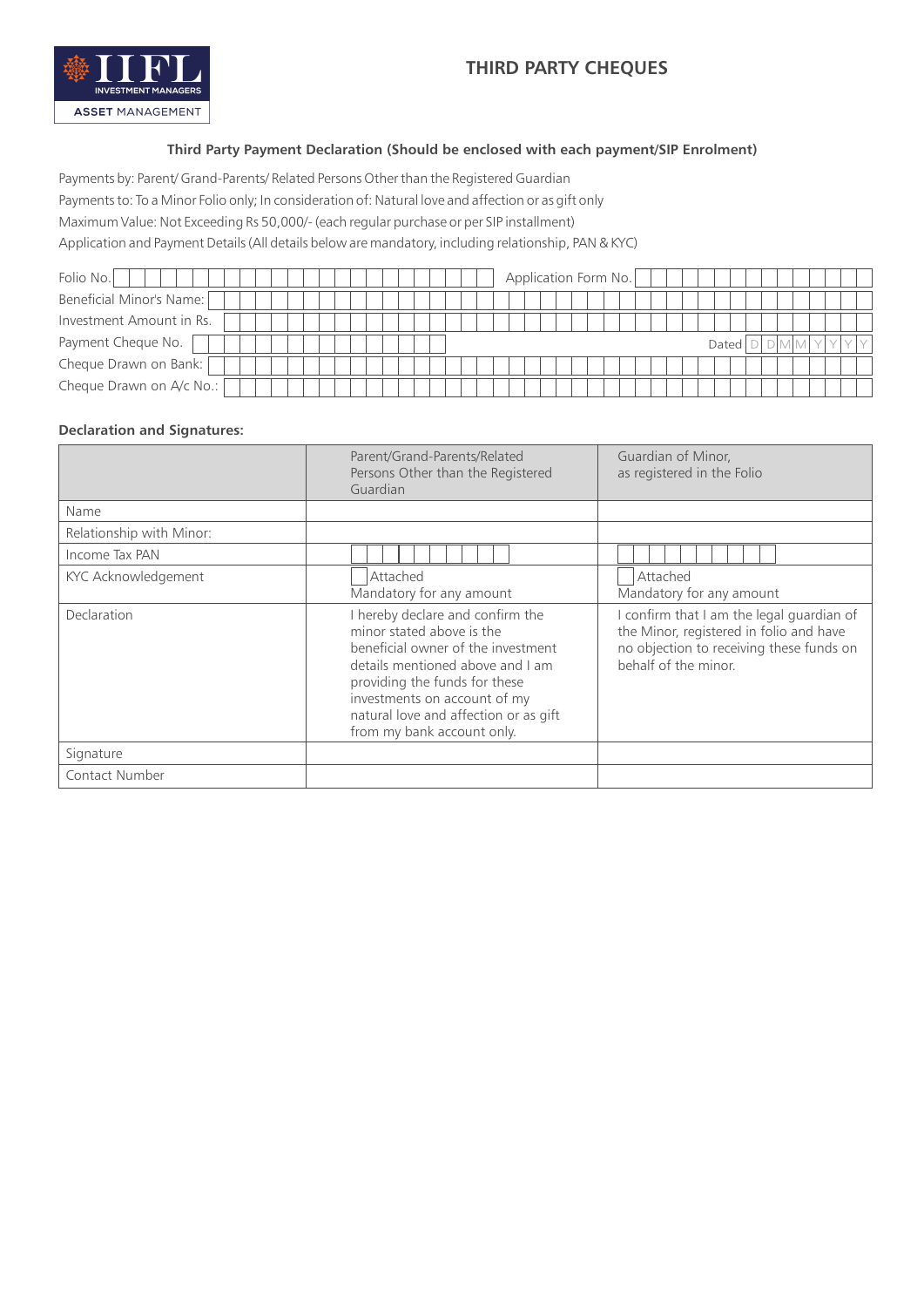

### **Banker's Certificate in case of Demand Draft / Pay Order / Any Other pre-funded instrument:**

To whomsoever it may concern, we hereby confirm the following details regarding the instrument issued by us:

#### **Instrument Details:**

| Instrument Type:          | Demand Draft | Pay Order / Banker's Cheque |
|---------------------------|--------------|-----------------------------|
| Instrument Number:        |              | Datedl                      |
| Investment Amount in Rs.: |              |                             |
| In Favour of / Favouring: |              |                             |
| Payable At:               |              |                             |

#### **Details of Bank Account Debited for issuing the instrument:**

| <b>Bank Account Number</b> | Account Type |                |
|----------------------------|--------------|----------------|
| Account Holder Details     | Name         | Income Tax PAN |
|                            |              |                |
|                            |              |                |
| $\overline{\phantom{a}}$   |              |                |

#### **If the issuing bank branch is outside India:**

| We further declare that we are registered as a Bank/branch as mentioned below:                                                        |                       |  |
|---------------------------------------------------------------------------------------------------------------------------------------|-----------------------|--|
| Under the Regulator                                                                                                                   | Name of the Regulator |  |
| In the Country                                                                                                                        | Country Name          |  |
| Registration No.                                                                                                                      | Registration Number   |  |
| We confirm having carried out necessary Customer Due Diligence with regard to the Beneficiary and to the source of the funds received |                       |  |
| from him, as per the standards of Anti-Money Laundering laws and other applicable relevant laws in our country.                       |                       |  |

#### **Branch Manager/Declarant(s)**

| Name:           |          | Signature:         |
|-----------------|----------|--------------------|
| Address:        |          |                    |
| City:           | State:   | Bank & Branch Seal |
| Postal code:    | Country: |                    |
| Contact Number: |          |                    |

Important Note: It is clarified that the bankers certificate suggested above is recommendatory in nature, as there may be existing Bank Letters/ Certificates/ Declarations, which will confirm to the spirit of the requirements, if all required details are mentioned in the certificate.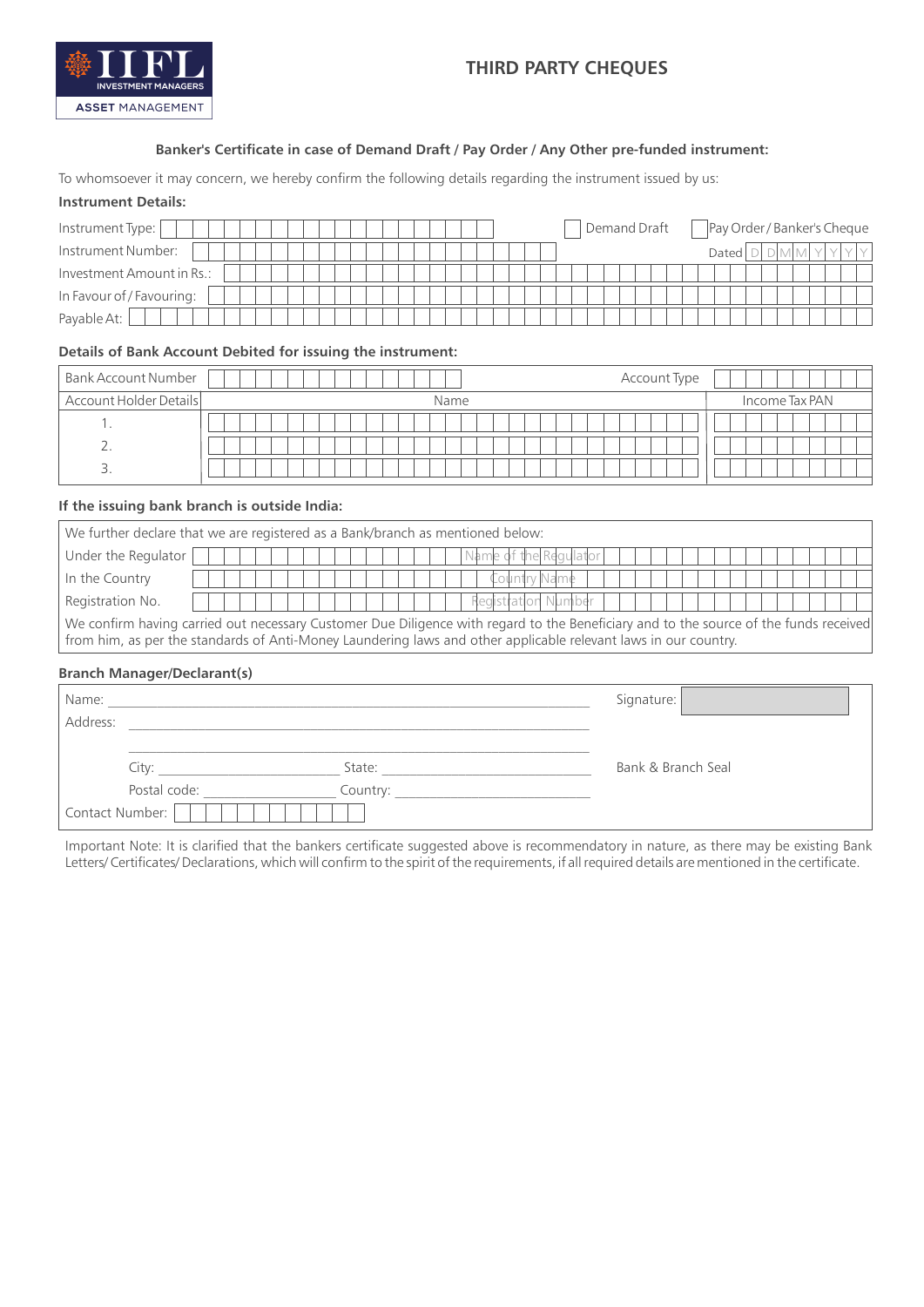

### **Custodian on behalf of an FII or client Should be enclosed with each payment. To whomsoever it may concern**

### **Application and Payment Details (All details below are mandatory):**

| Folio No.                               |        |                | Application Form No. |             |  |
|-----------------------------------------|--------|----------------|----------------------|-------------|--|
| Beneficial Applicant/<br>Investor Name: |        |                |                      |             |  |
| Investment Amount in Rs.                |        |                |                      |             |  |
| Payment Mode                            | Cheque | Funds Transfer | <b>RTGS</b>          | <b>NEFT</b> |  |
| Payment Cheque/ UTR No.:                |        |                |                      | Date        |  |
| Payment from Bank:                      |        |                |                      |             |  |
| Payment from A/c No.:                   |        |                |                      |             |  |
|                                         |        |                |                      |             |  |

We further declare that we are registered as a Custodian with SEBI under Registration No:

We confirm the beneficial owner as stated above and that this payment is issued by us in our capacity as Custodian to the Applicant/Investor. The source of this payment is from funds provided to us by the Applicant/Investor.

| Name of Declarant(s):    |          |
|--------------------------|----------|
| Income Tax PAN):         |          |
| Address of Declarant(s): |          |
|                          |          |
| City:                    | State:   |
| Postal code:             | Country: |

Signature of Declarant(s):